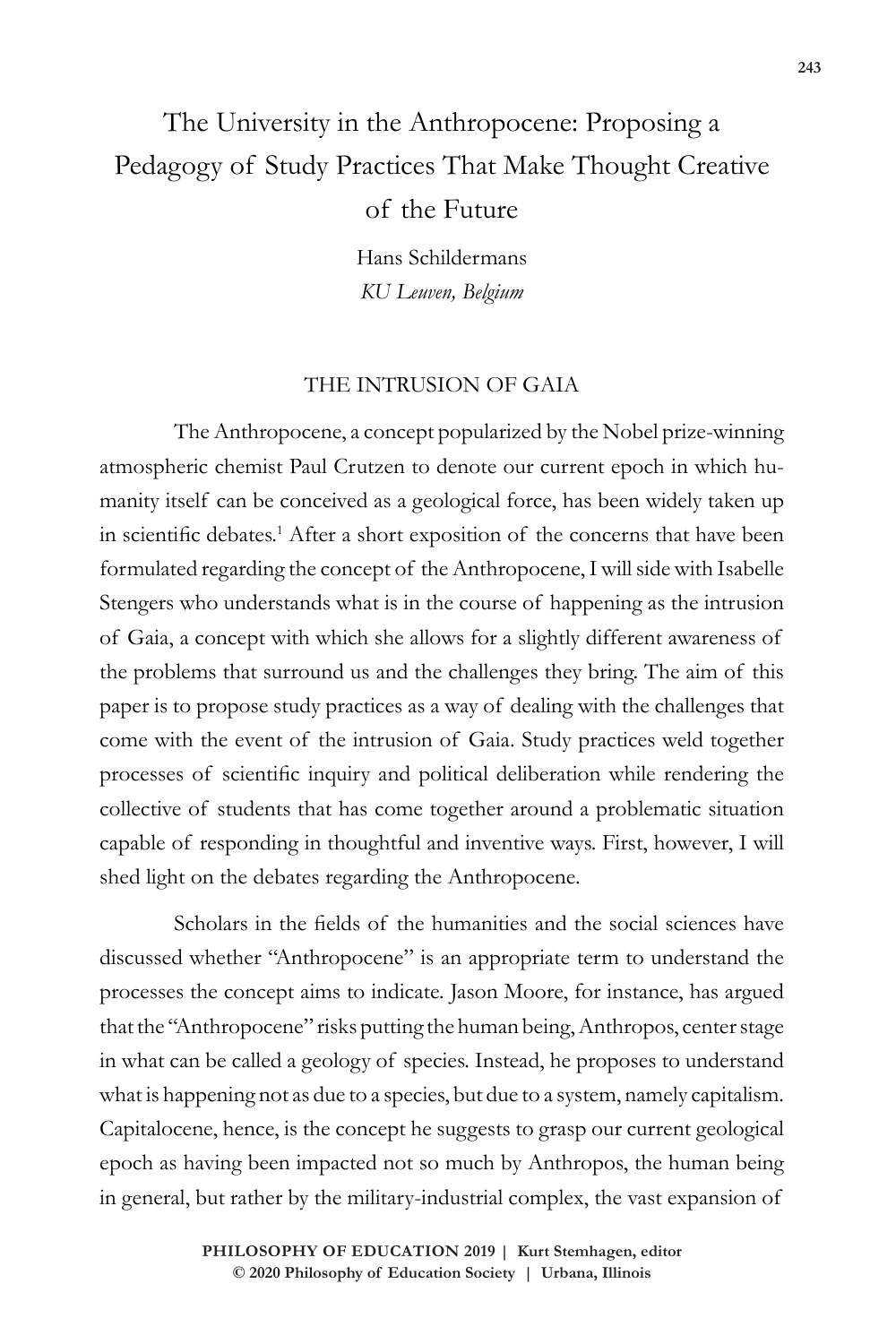resource extraction and waste, factory farming, global trade, and other manifestations of capitalism.<sup>2</sup>

Concerned about the ways in which bad framings of problems can lead to bad responses, Donna Haraway has suggested to term our era the Chthulucene, foregrounding stories of entanglement, worldly practices, multispecies companionship, and sympoiesis ("making-with") as opposed to the big narratives of Anthropos, Progress, Modernization, and History. In contrast to the image of the human being as maker and destroyer of the planet, noticing the ways in which human beings have always already been enmeshed in practices of world-making shared with many other species in more or less technologized environments might lead to more situated and contextualized responses to the challenges we face today, she argues.<sup>3</sup>

Another route in grasping our current epoch has been pursued by Bruno Latour and Isabelle Stengers who both—in a harmonious divergence—deploy the name Gaia in their estimation of our predicament. Earth, in the guise of Gaia, instead of Anthropos, is staged as the main protagonist of their narratives. Whereas Latour underscores the importance of a progressive composition of a common world in order to "face Gaia," to come to terms with the consequences environmental destruction entails, Stengers conceives of Gaia as a ticklish assemblage that we have provoked and that is utterly disinterested in our response.<sup>4</sup> She characterizes what we witness today as *the intrusion of Gaia*, an event which welds together social and ecological issues—think for instance, of the people who have lost their houses due to environmental catastrophes such as hurricanes.<sup>5</sup>

Stengers' Gaia, the bastard-child of 20<sup>th</sup> century science and ancient paganism, Greek mythology, and the hypothesis formulated by Lovelock and Margulis, is the living assemblage of oceans, atmospheres, plants, climates, micro-organisms, and animals. She is the one that holds them together in her own particular way and who responds in an unexpected manner to the troubles caused to the processes that make up her fabric. Long before the Greeks conferred on their Gods a sense of justice and an interest in our destinies, Gaia already was the one who was feared by the peasants since they knew all too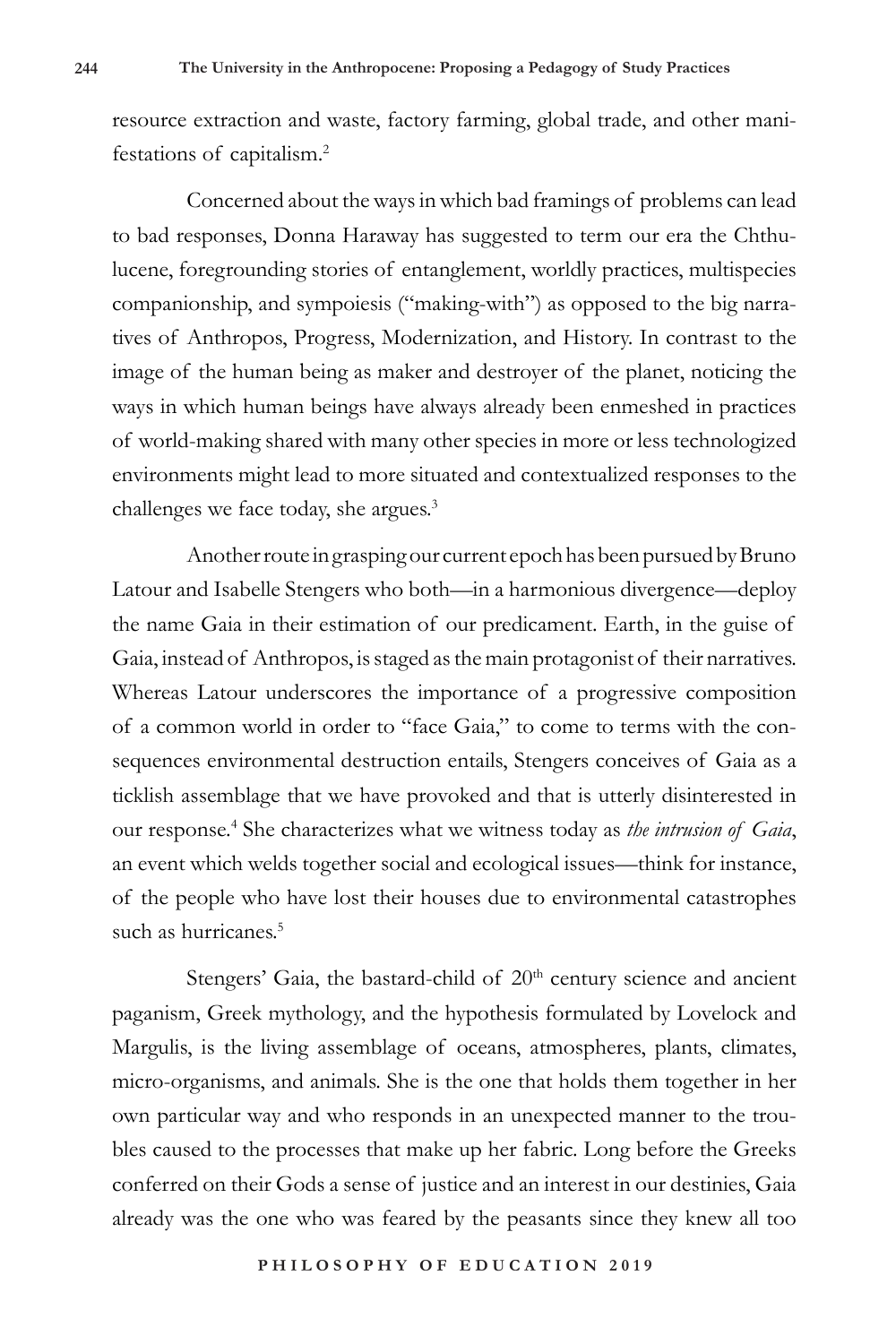well that they depended on something greater than themselves that nevertheless tolerated them. Gaia was not to be abused or offended. Instead, she was a cause for care and attention.<sup>6</sup>

Today, Stengers argues, ticklish and irritable Gaia has been provoked. Utterly indifferent to the question of who is responsible, Gaia is not interested in the ways in which we react to her intrusion. Stengers argues that Gaia asks nothing of us, as it is not she who is threatened today—microbes will survive the Sixth Big Extinction and hence, life on Earth is not under threat. Nevertheless, the intrusion of Gaia comes with a challenge. This challenge has not so much to do with the question of how to overcome an ecological 'crisis,' or how to 'solve' a problem (Gaia is here to stay!), as it requires us to rethink our relations towards one another and the Earth. More precisely, *the intrusion of Gaia confronts us with the challenge of living together on a damaged planet.*

This article starts from the assumption that the intrusion of Gaia does not so much require a scientific solution or a political answer. It is indeed not a matter of either knowledge acquisition and dissemination, or action and intervention, but rather requires a specific welding of knowledge and action, the scientific and the political, in order to slow down around a question. I will argue that what I propose to call study practices can effectuate such a slowing down.

## A PROPOSITION

In recent years, different authors have taken up the challenge to rethink the university in the light of the questions and problems of our time. They have proposed to conceive of the university as intimately entwined in the the fabric of the world, and situated by and engaged in the issues related to the intrusion of Gaia. Barnett, for instance, has proposed the idea of an ecological university that seeks to reach out into the world and to restore human-induced impairments.<sup>7</sup> Masschelein and Simons advocate a world university that would gather a thinking public around matters of concern.<sup>8</sup> Retooling concepts such as dwelling, the regional, and emplacement, Roussel reimagines university learning environments in response to social and ecological change.<sup>9</sup> Peters inquires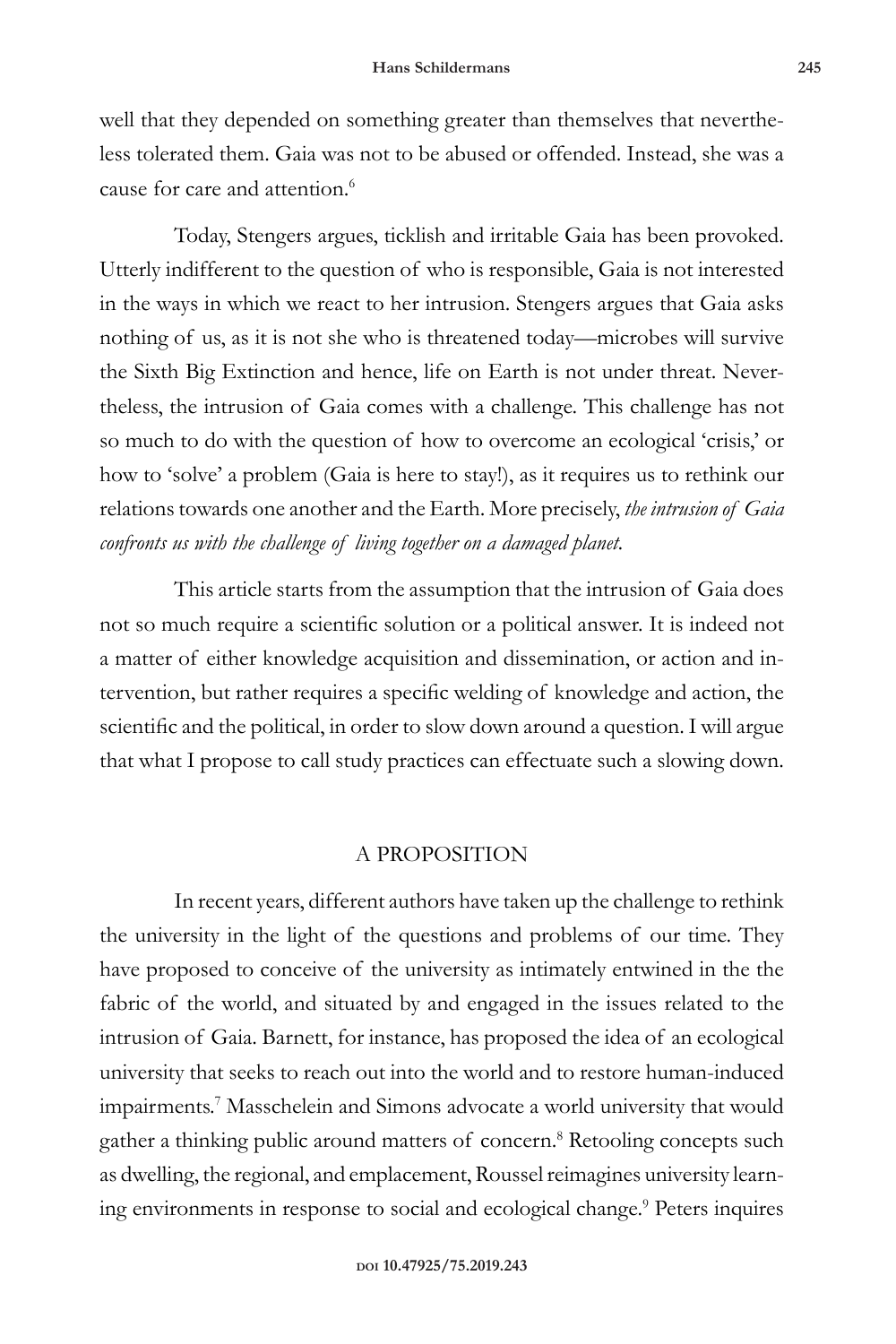what responsibility might mean for an eco-university in the green age.<sup>10</sup> The worldhood university, suggested by Nørgård and Bengtsen, integrates amongst others the private, social, and professional sphere in an institution that is both world-made and world-making.11 Wright, lastly, understands the university as deeply implicated in an increasingly capitalist environment and pleads for a university ecology in a livable landscape.<sup>12</sup>

My choice to focus on study practices instead of the university is prompted by two reasons. First, taking practices as a point of entry allows for circumventing the issues related to an all too general understanding of the university where it risks becoming a University, another big player in the History of Anthropos. It is this understanding of the university as a vector of Progress, Modernization, or Humanity that I would like to omit by focusing on the more small-scale, local, and partial connections that study practices bring into being. The second reason is my concern not to exclude study practices that might emerge outside of the contexts of academia. The intrusion of Gaia is an event that concerns us all, and hence it is likely that also in non-academic contexts people gather in order to study the environment they find themselves in, allowing them to respond in careful and attentive ways to what is in the course of happening. As such, the conception of study I wish to put forward does not so much indicate the individual study that is done, for instance, before an examination, but rather the collective gatherings around problematic situations that require not only more knowledge, but also, and most importantly, raise the question of how to live together.

What study practices entail has already been hinted at a few times. At this point, it might be relevant to come up with a more elaborate definition to give the reader a sense of what it means. I will do this in the form of a proposition. Using propositions is characteristic for a mode of theorizing that in recent years has been calling itself *speculative pragmatism* and that refers back to the speculative philosophy of Whitehead and more precisely the pragmatic reading of it as undertaken by, for instance, Stengers, Savransky, or Debaise.<sup>13</sup> From a speculative-pragmatic approach, a proposition should not be understood as a declaration about the state of things as they are, but rather as something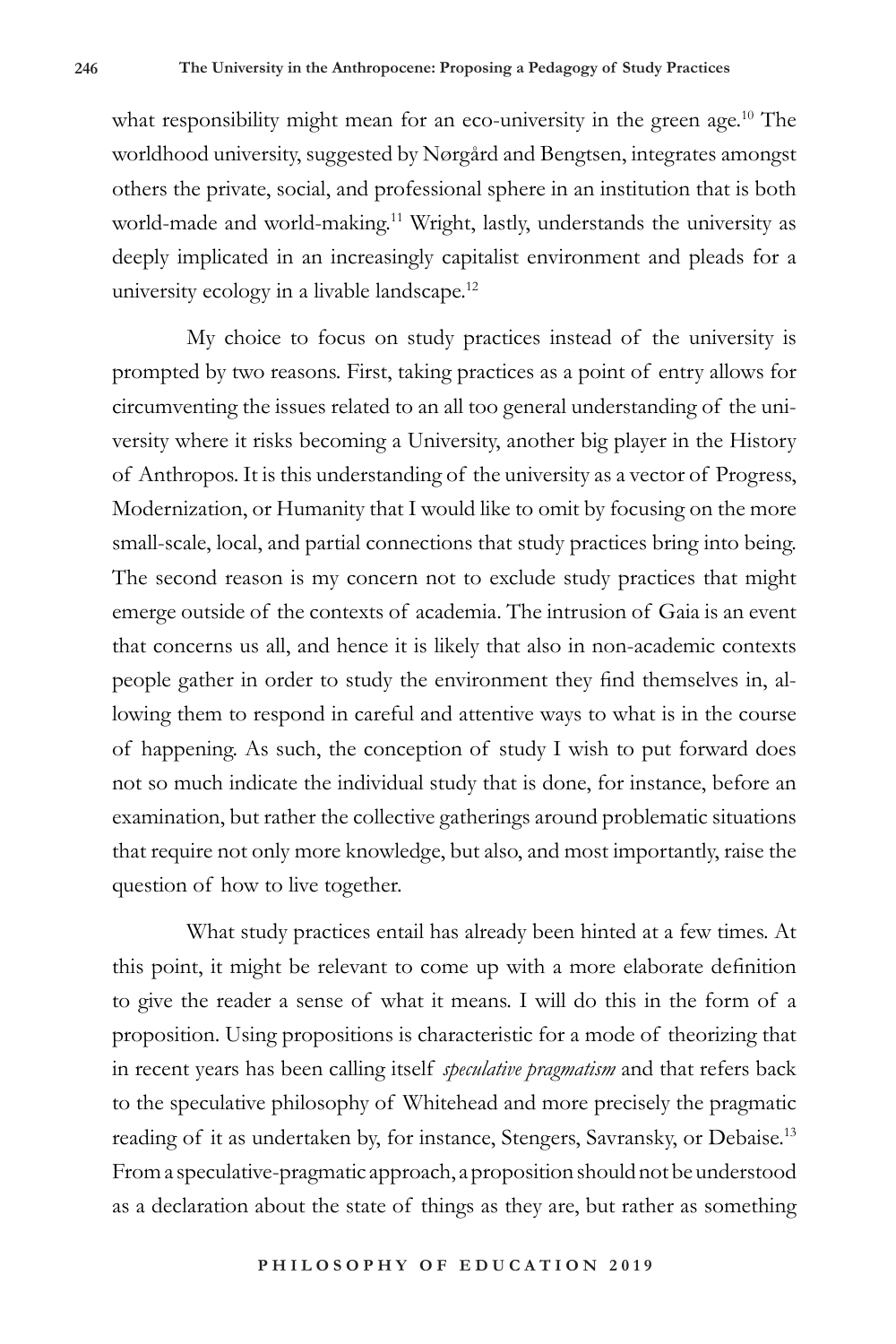that is proposed and can make us think in a certain way. As such, a proposition should not be evaluated on a cognitive level ("indeed we know that the cat is on the mat"), but rather on an affective level. It is not so much a matter of describing the actual or the probable, but rather of *activating the possible*. The proposition that I want to put forward here concerning the nature of study practices is the following:

| Proposition I: | Study practices weld the possible to a     |
|----------------|--------------------------------------------|
|                | problematic situation by convoking mat-    |
|                | ters of study via the arts of composition, |
|                | problematization, and attention.           |

In the next section, the different parts of this proposition will be elucidated.

### A PEDAGOGY OF STUDY

This section is divided in three subsections that each correspond with one part of the proposition. The first subsection clarifies the aim of study practices, namely the welding of the possible to a problematic situation. The second subsection elucidates how this takes place, namely by means of matters of study. In the last subsection, ultimately, it will be argued that engaging in study practices requires a threefold art, namely of composition, problematization, and attention. This section draws inspiration from Stengers' reading of the work of Whitehead as well as her writings on the rituals of the Californian, neopaganist witch Starhawk, and aims to bring it to bear on the conceptualization of study practices.

## *Welding the Possible to a Problematic Situation*

In general, it might be argued that the question that drives all study practices is how to transform the relationships we entertain with the world we inhabit in a thoughtful and inventive way. As such, study practices do not intend to find something new in the world; they are in the first instance not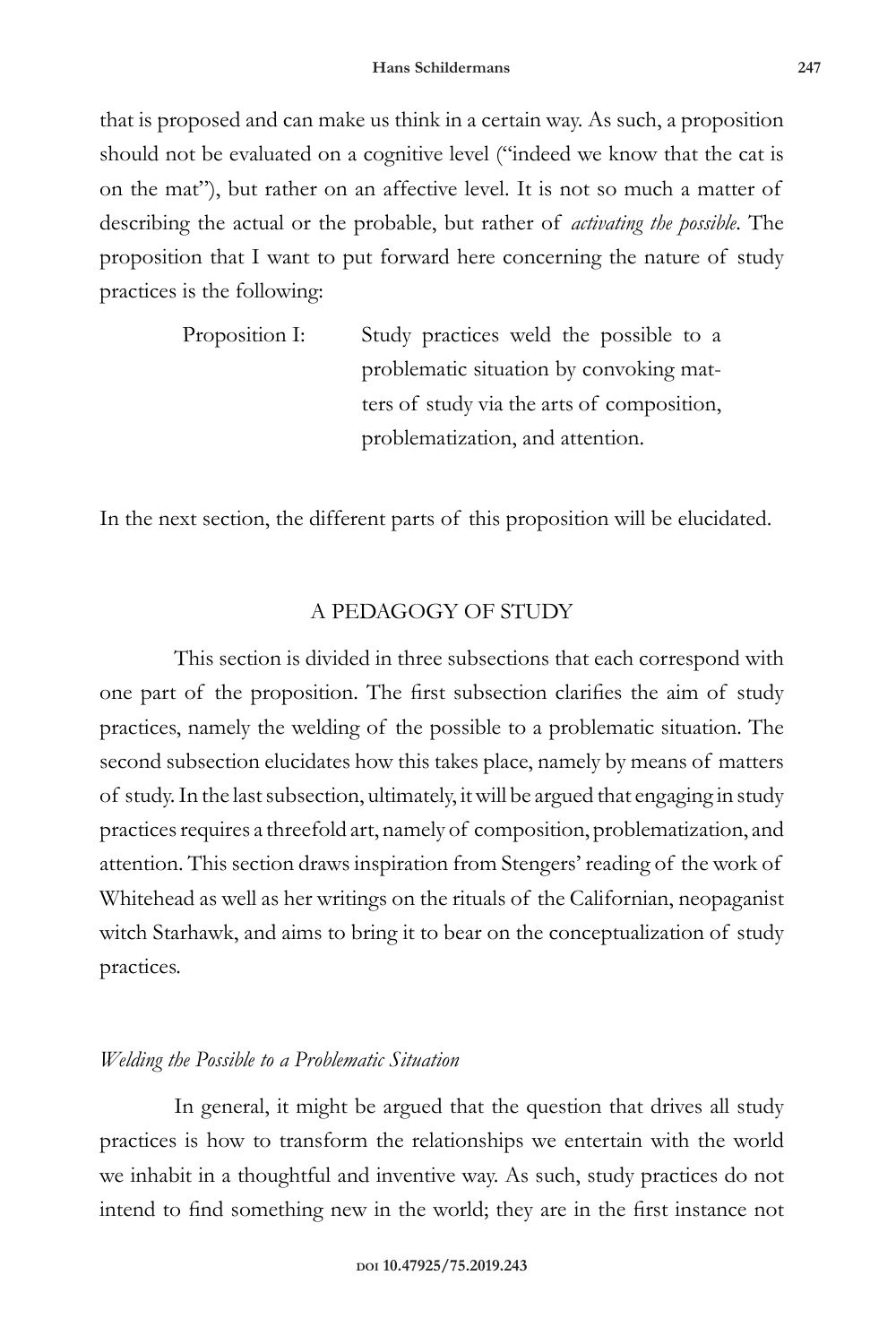interested in the production of new knowledge contents. Rather, study practices are concerned with addressing problematic situations (e.g., sudden migrations, floods, housing shortages, poverty). This means more precisely that they do not take for granted the ways in which we live our lives and turn our very living conditions into a cause for thinking. It is at this point that the possible comes in as a vital ingredient that has to be activated in the course of study practices and that will allow different practitioners to transform the ways in which they relate to the problematic situation. It can therefore be argued that the aim of study practices is to adventurously engage with the issues that make common sense ruminate in a way that transforms the terms in which the issue is understood, to make possible what Stengers calls "*the transformation of a problematic situation into a cause for collective thinking.*"14

What could it mean that study practices *adventurously* engage with something? Adventure is an important notion in the philosophy of Whitehead, and it is way of denoting what it means to think that is, in my estimation, very relevant to understand how study practices deal with problematic situations. Whitehead, who is committed to the idea that thought should not exclude anything and who endorses a conception of thinking as a speculative gesture that welds the possible to the problems that make common sense ruminate, understands the adventure as just such a speculative operation. The point of departure for every adventure in the Whiteheadian sense is the landscape of conflicting opinions concerning a problematic situation—what Stengers, commenting on Whitehead, calls the ruminations of common sense.15 To initiate an adventure means, however, not to denounce these opinions in order to unveil the truth—as if there would be something more true than the hopes, fears, dreams, and doubts that are related to a situation that is perceived as problematic—but to activate this landscape of diverging opinions in a way that makes something present so that this landscape of often contradictory claims can be transformed into a fabulous scenery of contrasting shades.<sup>16</sup>

*The Convocation of Matters of Study*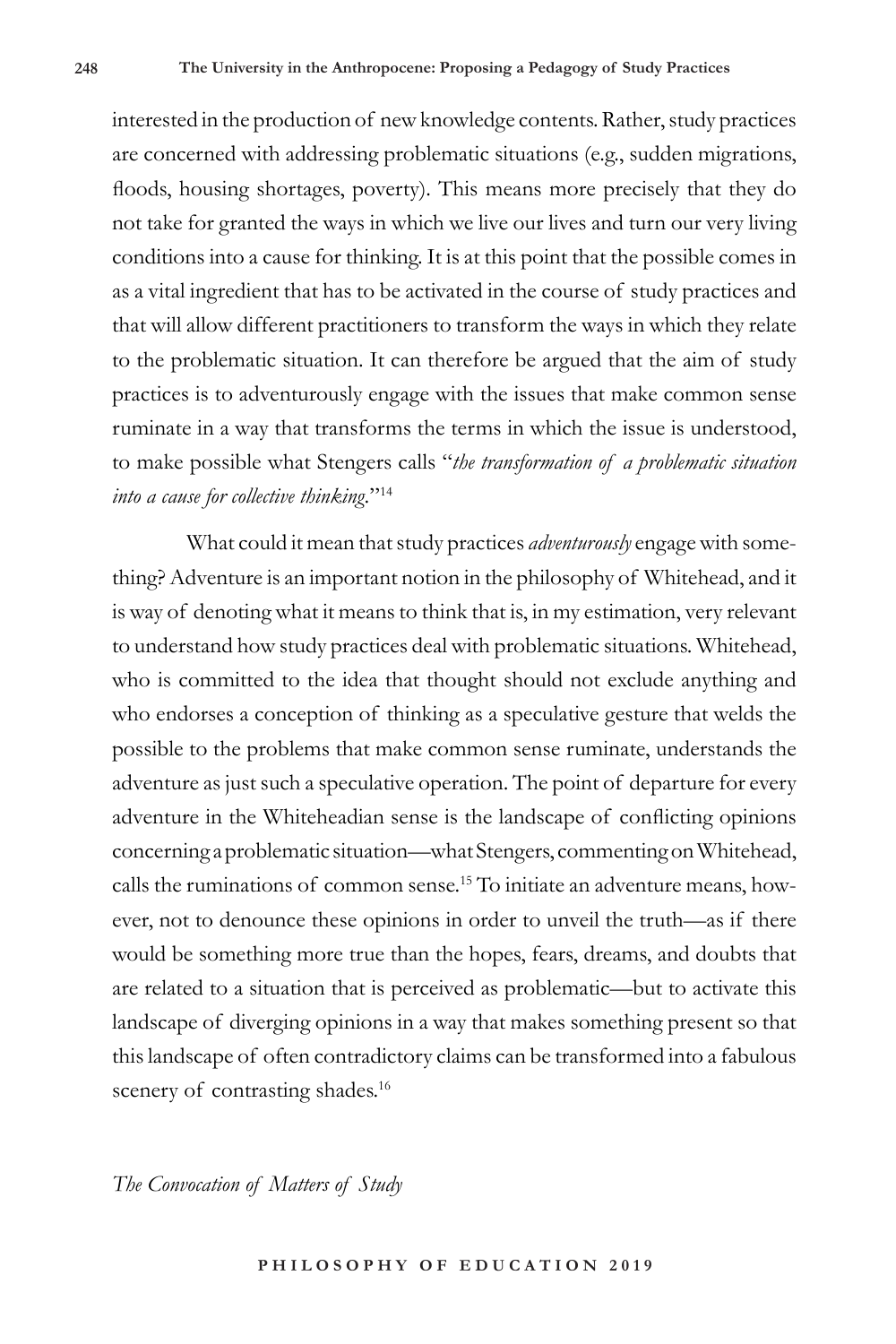The transformative process that includes both the problematic situation as well as the people affected by it is made possible, I suggest, by the convocation of matters of study. The concept of matters of study denotes the artifices that are collectively being produced in the course of study practices (e.g., photographs, maps, fieldnotes, sketches). In the words of Stengers, it could be argued that a study practice "compels everyone to produce, to 'artifactualize' themselves, in a mode that gives the issue around which they are all gathered the power to activate thinking, a thinking that belongs to no one, in which no one is right."17 A study practice thus differs from a political practice such as a debate. In the course of a debate, indeed different political positions are played out against each other. During study practices, on the contrary, these positions are themselves taken up in the adventurous process and are transformed in the presence of a matter of study.

The making present of matters of study has been called a convocation, which suggests that it is a kind of magic—not, however, the magic associated with the occult or dark arts, but rather the magic of neopaganist, ecofeminist, activist, Californian witches who have taken the risk of calling themselves witches and their practice magic. Magic is a process of convocation. The ritual makes something present. The efficacy of the ritual lies, however, not in the fact that an answer is given to a question, or a problem is resolved, due to the manifestation and intervention of a Godess who judges. Its efficacy is rather "that of a presence that transforms each protagonist's relations with his or her own knowledge, hopes, fears and memories, and allows the whole to generate what each other would have been unable to produce separately."<sup>18</sup>

This process of becoming-able-to is hence a collective process, moreover a process that takes place in the presence of someone who is not the spokesperson or representative that can confirm or refute—a judge. The Goddess is present as a cause, but a cause that only exists in the effects that She produces when present, since She transforms the stakes that have been put up. Magic catalyzes "a regime of thought and feeling that bestows the power on that around which there is a gathering to become a cause for thinking."19 Likewise, matters of study are convoked in the middle of a gathering of people affected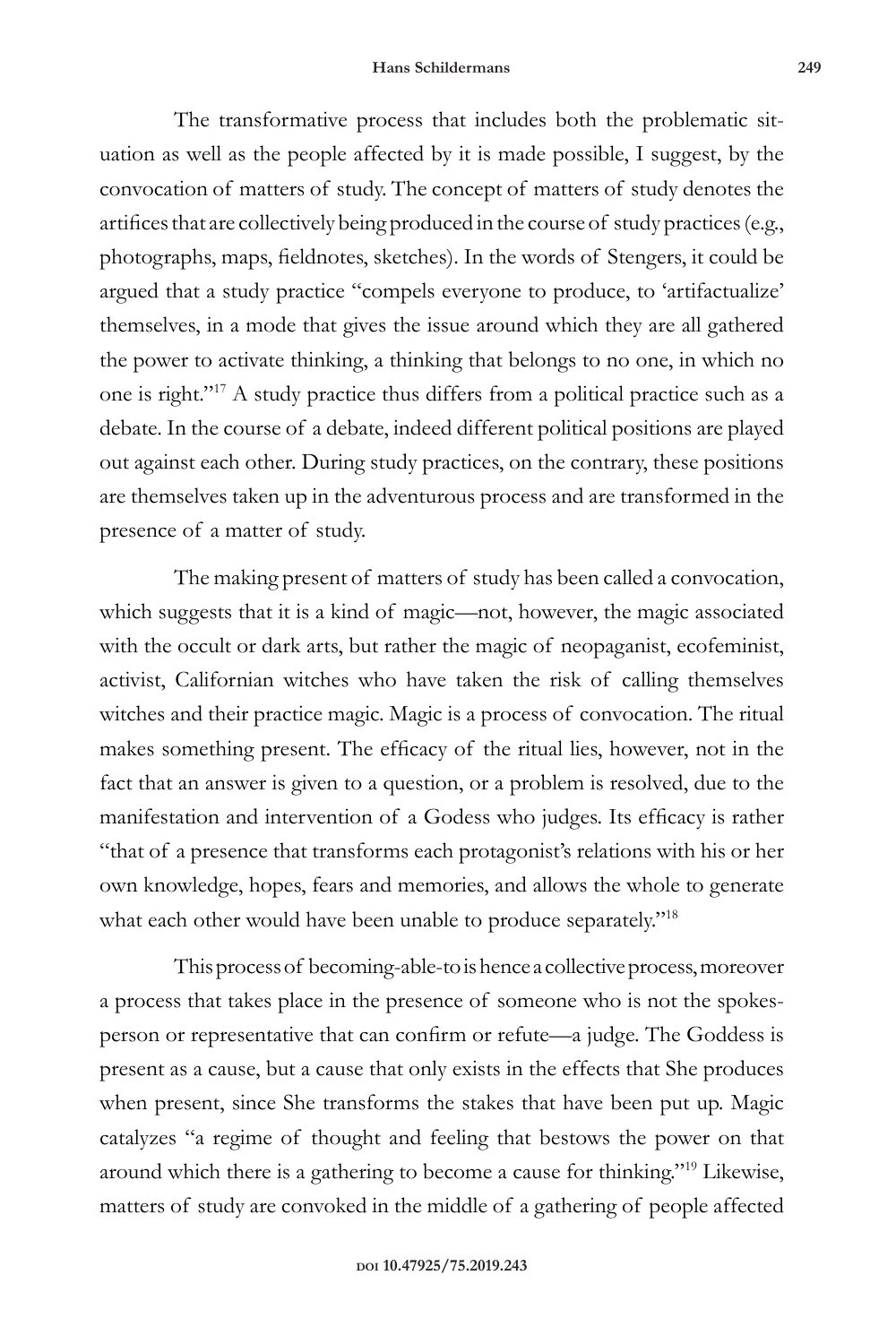by the problematic situation in order to transform the ways in which they relate to this situation and activate a sense of being capable of, and of the possible.

#### *Composition, problematization, attention*

Convoking matters of study involves a threefold art as has been claimed in the proposition. Explaining these three arts will further shed light on what study practices entail. The first art, of *composition*, has to do with the way in which people are brought together around something, and what kind of role they can assume in this gathering. Stengers describes the slow and often repetitive palaver as a thought-provoking practice to think about what it means to speak in an assembly. Hence, the efficacy of the composition is not due to the goodwill or tolerance of some of the participants with regards to their more persuasive associates. Rather, the slow and repetitive composition is generative. It produces a mutual sensibility concerning the reasons of all who will be affected by the decision until the decision will be made—and the impersonal is important here. The decision is not made by someone, not even by the collective, but it will have produced itself: "the decision to be made is made without anyone being able to appropriate it, without anybody else being able to guarantee that it is the best possible decision. The decision will have received 'its' reasons."20 The art of composition fosters a mutual sensibility and readiness to be affected by a question. It brings people together in a way that undoes both personal intentions and general solutions, in order to make them susceptible for a sympoietic process of interdependent co-becoming. It is a composition without composer, and definitely without transcendent position from which it is possible to evaluate what has been composed.

Second, the art of *problematization* has to do with how something is made present within the composition, namely as a matter of study. It involves the question how something—a situation, a cause—can make us think, how it can be transformed into a problem in order to suspend the "and thus" of rational debate and slow down reasoning, to make study possible. "The problematization does not go back to the most general but confers on the situation, always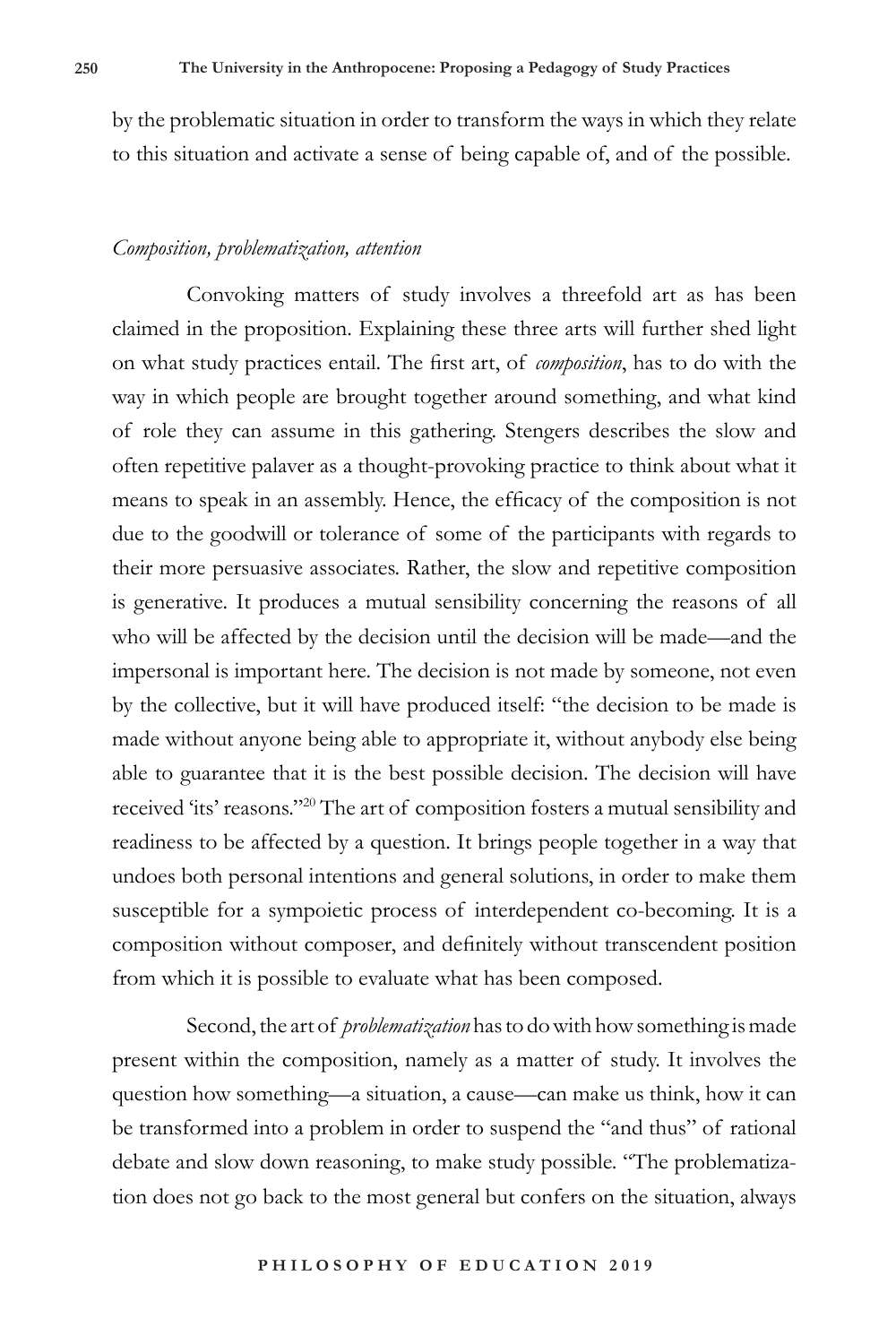this or that situation, the power to question what seemed to be self-evident."<sup>21</sup> Stengers argues that Leibniz' injunction "Dic cur hic"—"Say why here"—is of relevance in relation to the art of problematization. What is at stake in this question is not the response that will be given, but rather the affective and existential transformation it induces, which she describes as an enlargement of the imagination to take into account all the consequences a possible response might play into. "The question *Dic cur hic* aims to have the efficacy to problematize the general reasons by making the 'here' [hic] come to matter—suspend your action, let yourself be affected by the 'this,' that is to say by *this* world."22 Thus, Leibniz' dictum problematizes general reasons that could be invoked in a discussion (e.g., "growth is the only solution"), in order to make the situation and our relations towards it truly problematic. The only reasons that can be taken up are those that come forth from and engage with the situation, henceforth a problematic situation. The art of problematization requires warding off all transcendent reasons that could be given, and engaging with all the divergent dimensions the problem plays into, to effectuate a transformation that takes up these reasons in an always local, situated, precarious, and partial response.

The art of *attention* is the third and final art that makes up a study practice. Moreover, it is arguable that the presence of this art transforms a study practice into a truly educational invention. A combination of only the arts of composition and problematization would engender an assembly coming into being around what Latour would call matters of concern.<sup>23</sup> The fact, however, that also the art of attention is practiced, ensures that what appears due to the working of the apparatus of activation is not only a matter of concern—something which we can have a discussion about that cannot be reduced to arguments of the kind as "sciences proves that … and thus," or "as evidence shows … and thus"—but that it is empowered to become a matter of study, in the sense that we are not only summoned to give our reasons, but are also required to slow down reasoning, to study. Stengers defines the art of attention as follows:

> The art of attention is an art of the middle voice, a tentacular art because it is about letting oneself be touched, and to give what touches us the power to make us feel and think, but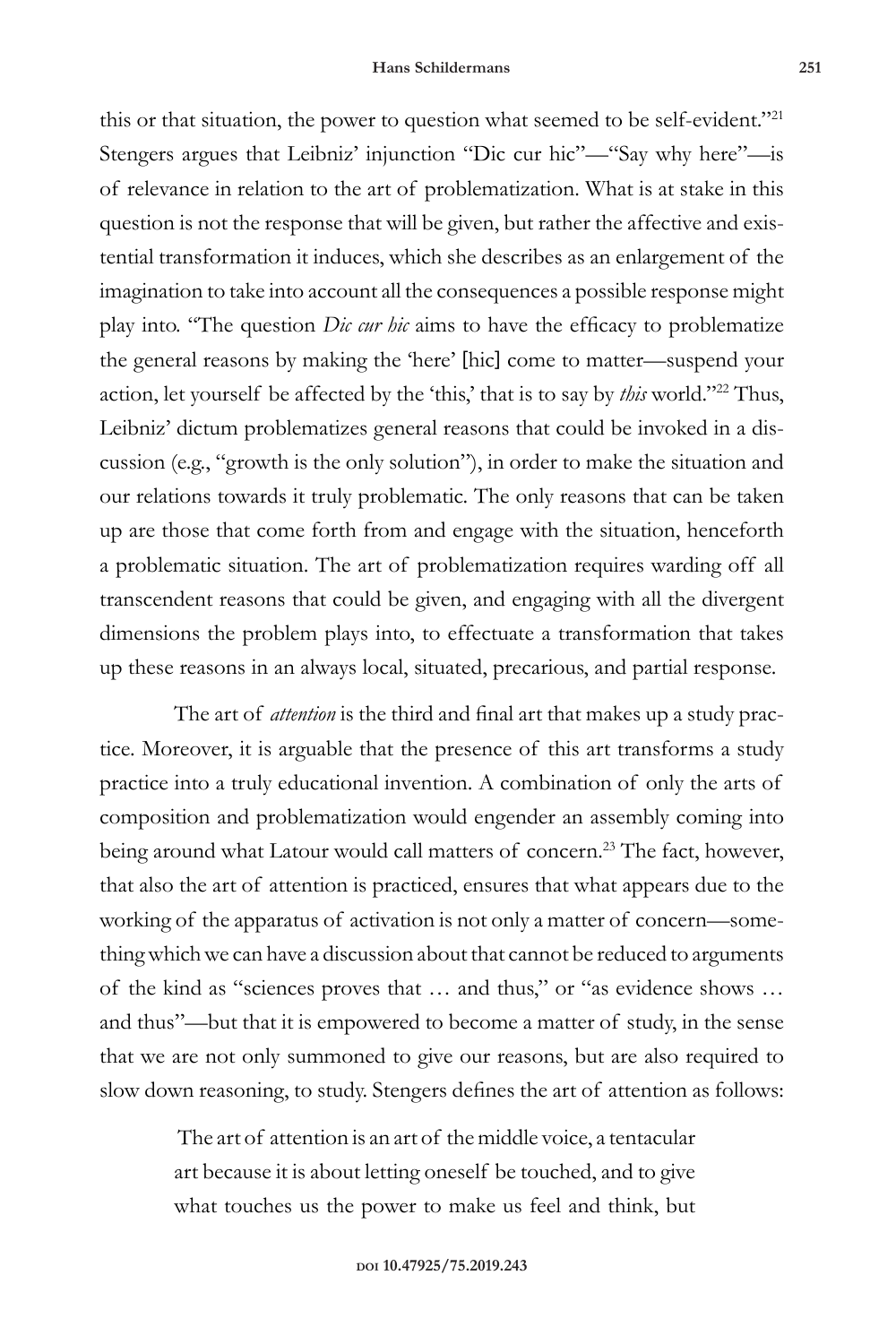always "here", never "off the ground."<sup>24</sup>

It is important to note that Stengers emphasizes that the art of attention is a relational one, tentacular in her words. It is impossible to be attentive in general. Attention is rather something that is elicited because something requires our attention, because something obligates us to think, hesitate, study, but this also implies that something has been given the power to make us think.

## MAKING THOUGHT CREATIVE OF THE FUTURE

This general account of study practices can be summarized starting from the questions that often form the point of departure for study, namely: How does this situation concern us? What does this situation ask from us? How can we respond to what the situation demands? They are posed in such a way, moreover, that the response given can never be general nor generalizable, and there is no criterion with which the legitimacy of the response can be evaluated. Besides, it requires of those who come together that what will emerge from their assembly will not belong to any one of them in particular. It induces "a transformation that will remain relative to the event of 'the acceptance of being touched by',"25 of paying attention.

Due to processes of thinking with artifices such as stories, maps, and pictures, an assemblage with social, technical, and material features comes into being that activates a problematic situation, which means that it acquires the power to gather a thinking public. The social feature of study practices denotes the fact that studying cannot be done in isolation. It is always a process of taking turns in a conversation. This conversation, moreover, comes forth out of a concern or a care for the matter at stake, but at the same time the conversation transforms the attitudes of concern and care because the matter at stake is studied. There is where the technical and material features come into play. Study is a technical dealing with the world in a way that transforms the world in study materials so that it becomes a matter of study. In doing so, study practices initiate learning processes that transform not only the world but also those who have become affected by this world, who have exposed themselves to it, who have studied it.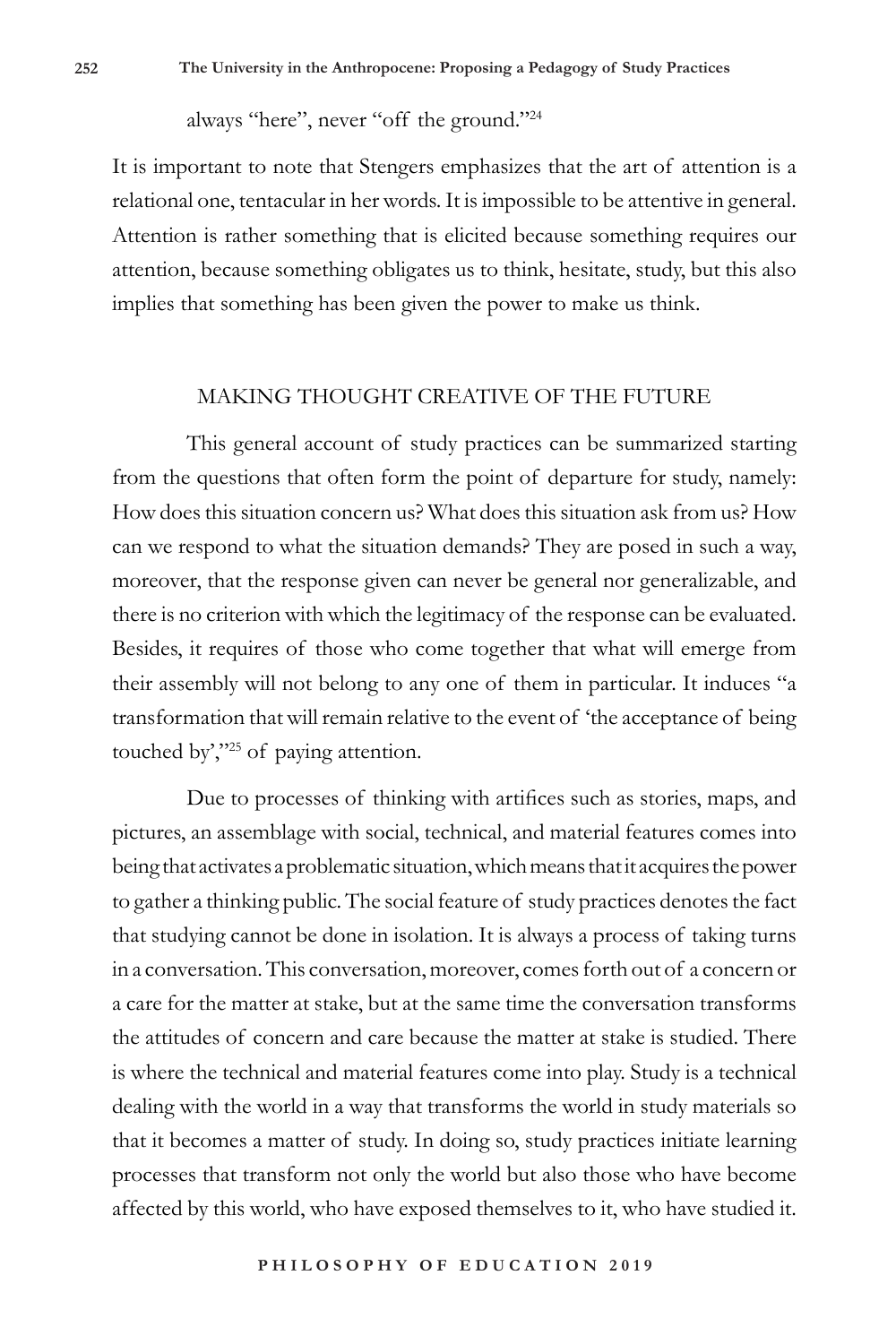To conclude, and taking the relay from Stengers who took the relay from Marx and his *Eleventh Thesis on Feuerbach*, it could be argued that the wager of engaging in study practices is to change the world, not just to understand it—at least, however, if the world, if *this* world, is given the power to change *us*, to force *our* thinking, and become affected by *it.26* As such, study practices are practices of empowerment in which a problematic situation is given the power to make the people who have gathered around it think. In that way, the arts of composition, problematization, and attention are indispensable in transforming the world into a matter of study and a cause for thinking. At its turn, moreover, this practice of empowerment of a problematic situation becomes empowering for the people who have gathered around it, who become capable of learning anew, of establishing new ways of relating to what has been given the power to make them think and invent ways of living together on a damaged planet—in short, "to make thought creative of the future."<sup>27</sup>

<sup>1</sup> Damian Carrington, "The Anthropocene Epoch: Scientists Declare Dawn of Human-Influenced Age," *The Guardian*, August 29, 2016; Paul J. Crutzen, "Geology of Mankind," *Nature* 415, no. 23 (2002).

<sup>2</sup> Jason Moore, *Capitalism and the Web of Life: Ecology and the Accumulation of Capital* (London: Verso, 2015).

<sup>3</sup> Donna Haraway, *Staying with the Trouble: Making Kin in the Chthulucene* (Durham: Duke University Press, 2016).

<sup>4</sup> Bruno Latour, *Facing Gaia: Eight Lectures on the New Climatic Regime*, trans. C. Porter (Cambridge: Polity, 2017).

<sup>5</sup> Isabelle Stengers, *Au Temps des Catastrophes: R*ésister à la *Barbarie Qui Vient* (Paris: La Découverte, 2014).

<sup>6</sup> Stengers, *Au Temps des Catastrophes*; Isabelle Stengers, "Autonomy and the Intrusion of Gaia," *South Atlantic Quarterly* 116, no. 2 (2017): 381–400.

<sup>7</sup> Ronald Barnett, *The Ecological University: A Feasible Utopia* (London: Routledge, 2018).

<sup>8</sup> Jan Masschelein and Maarten Simons, "From Active Citizenship to World Citizenship: A Proposal for a World University," *European Educational Research Journal* 8, no. 2 (2009): 236–248; Maarten Simons and Jan Masschelein, "The Idea of a World University," *Interchange* 40, no. 1 (2009): 1–23.

<sup>9</sup> David Roussel, "Dwelling in the Anthropocene: Reimagining University Learning Environments in Response to Social and Ecological Change," *Australian Journal of Environmental Education* 32, no. 2 (2016): 137–153.

<sup>10</sup> Michael Peters, "The Eco-University in the Green Age," *Review of Contemporary*